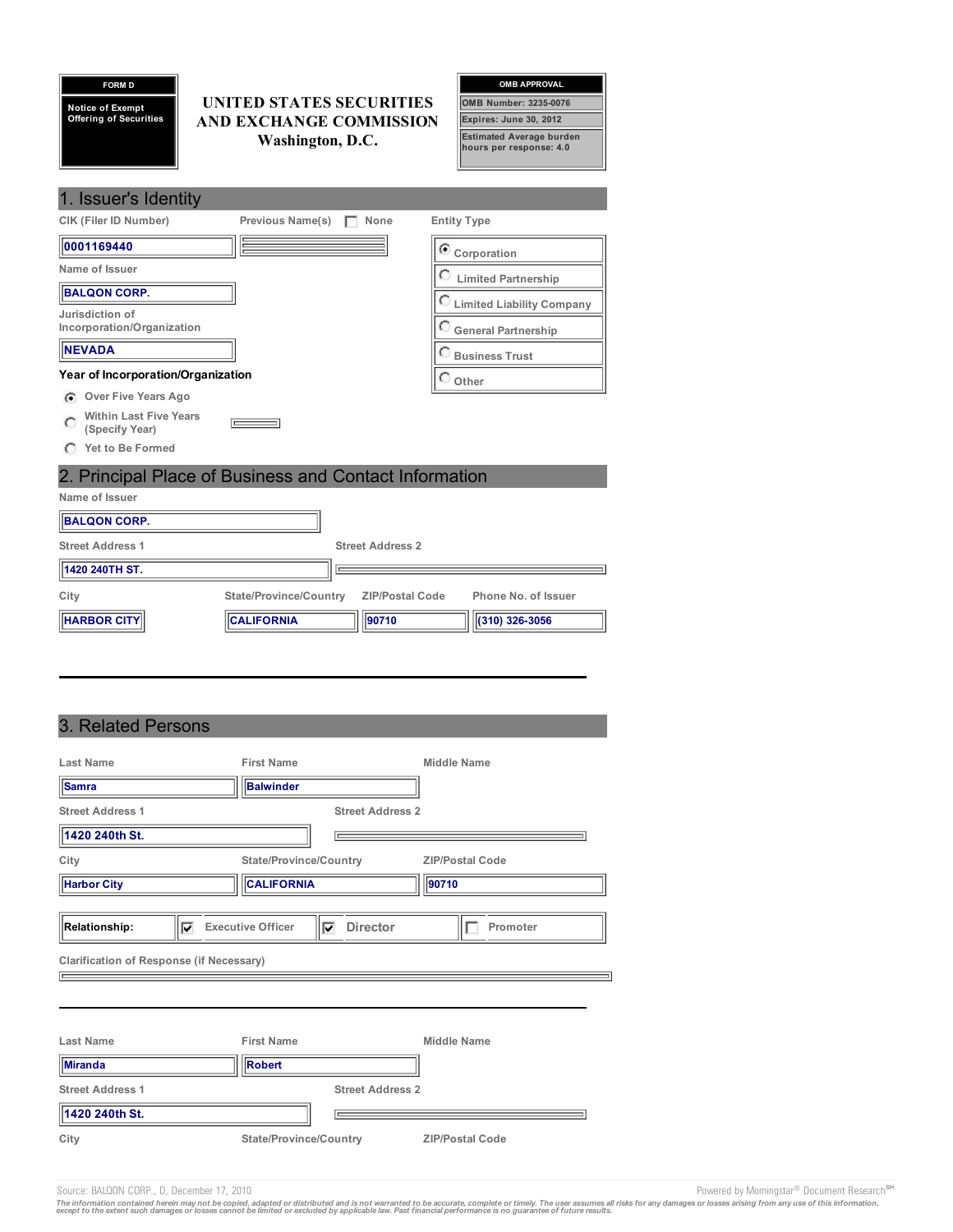| <b>Harbor City</b>                                 |                            | <b>CALIFORNIA</b>             |                         | 90710                  |  |
|----------------------------------------------------|----------------------------|-------------------------------|-------------------------|------------------------|--|
| <b>Relationship:</b>                               | $\nabla$ Executive Officer |                               | <b>Director</b><br>г    | Promoter<br>1.         |  |
| <b>Clarification of Response (if Necessary)</b>    |                            |                               |                         |                        |  |
|                                                    |                            |                               |                         |                        |  |
|                                                    |                            |                               |                         |                        |  |
| <b>Last Name</b>                                   |                            | <b>First Name</b>             |                         | <b>Middle Name</b>     |  |
| <b>Velasquez</b>                                   |                            | <b>Henry</b>                  |                         |                        |  |
| <b>Street Address 1</b>                            |                            |                               | <b>Street Address 2</b> |                        |  |
| 1420 240th St.                                     |                            |                               | $=$                     |                        |  |
| City                                               |                            | <b>State/Province/Country</b> |                         | <b>ZIP/Postal Code</b> |  |
| <b>Harbor City</b>                                 |                            | <b>CALIFORNIA</b>             |                         | 90710                  |  |
| <b>Relationship:</b>                               | $\nabla$ Executive Officer |                               | $\nabla$ Director       | Promoter               |  |
|                                                    |                            |                               |                         |                        |  |
| <b>Clarification of Response (if Necessary)</b>    |                            |                               |                         |                        |  |
|                                                    |                            |                               |                         |                        |  |
|                                                    |                            |                               |                         |                        |  |
| <b>Last Name</b>                                   |                            | <b>First Name</b>             |                         | <b>Middle Name</b>     |  |
| Ka                                                 |                            | Chung                         |                         | <b>Hing</b>            |  |
| <b>Street Address 1</b>                            |                            |                               | <b>Street Address 2</b> |                        |  |
| 1420 240th St.                                     |                            |                               |                         |                        |  |
| City                                               |                            | <b>State/Province/Country</b> |                         | <b>ZIP/Postal Code</b> |  |
| <b>CALIFORNIA</b><br>90710<br><b>Harbor City</b>   |                            |                               |                         |                        |  |
|                                                    |                            |                               |                         |                        |  |
| <b>Relationship:</b>                               | L                          | <b>Executive Officer</b>      | $\nabla$ Director       | Promoter<br>П          |  |
| <b>Clarification of Response (if Necessary)</b>    |                            |                               |                         |                        |  |
| $=$                                                |                            |                               |                         |                        |  |
|                                                    |                            |                               |                         |                        |  |
| Last Name                                          |                            | <b>First Name</b>             |                         | <b>Middle Name</b>     |  |
| Guenwald                                           |                            | <b>Robert</b>                 |                         |                        |  |
|                                                    |                            |                               |                         |                        |  |
| <b>Street Address 1</b><br><b>Street Address 2</b> |                            |                               |                         |                        |  |
| 1420 240th St.                                     |                            |                               | E                       |                        |  |
| City                                               |                            | <b>State/Province/Country</b> |                         | <b>ZIP/Postal Code</b> |  |
| <b>Harbor City</b>                                 |                            | <b>CALIFORNIA</b>             |                         | 90710                  |  |
| <b>Relationship:</b>                               | ⊽                          | <b>Executive Officer</b>      | Director<br>П           | Promoter               |  |
|                                                    |                            |                               |                         |                        |  |
| <b>Clarification of Response (if Necessary)</b>    |                            |                               |                         |                        |  |
|                                                    |                            |                               |                         |                        |  |
|                                                    |                            |                               |                         |                        |  |

# 4. Industry Group

Source: BALQON CORP., D, December 17, 2010<br>The information contained herein may not be copied, adapted or distributed and is not warranted to be accurate, complete or timely. The user assumes all risks for any damages or l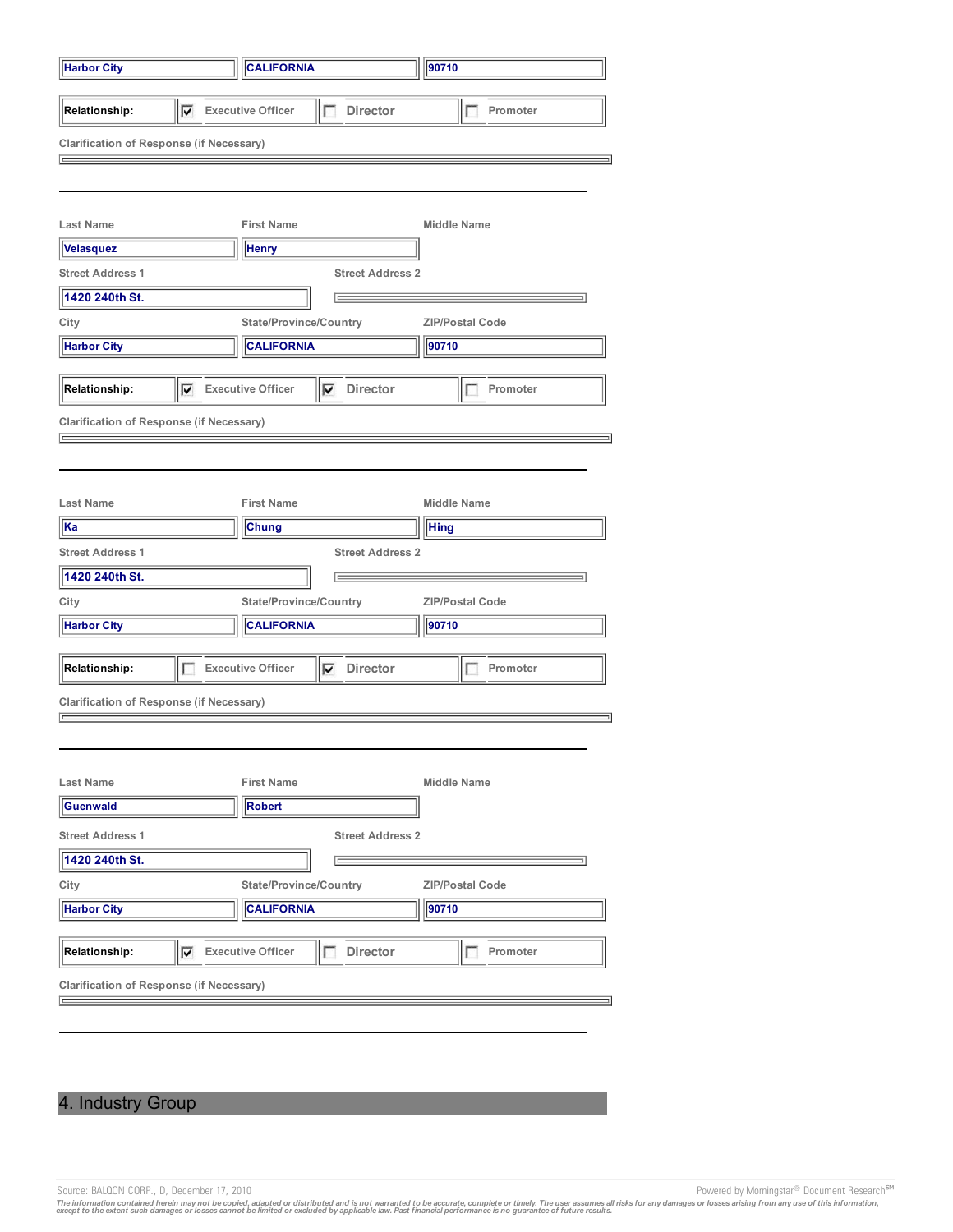### **Agriculture**

### **Banking & Financial Services**

- **Commercial Banking**
- **Insurance**
- **Investing**
- **Investment Banking**
- **Pooled Investment Fund**
- **Other Banking & Financial Services**

### **Business Services**

### **Energy**

- **Coal Mining**
- **Electric Utilities**
- **Energy Conservation**
- **Environmental Services**
- **Oil & Gas**
- **Other Energy**

### 5. Issuer Size

- **\$1 - \$1,000,000 \$1 - \$5,000,000**
- $\subset$
- C
- C
- $\subset$
- 
- **Not Applicable Not Applicable**

### **Health Care**

**Manufacturing Real Estate Commercial Construction REITS & Finance Residential Other Real Estate**

**Biotechnology Health Insurance Hospitals & Physicians Pharmaceuticals Other Health Care**

- **Retailing**
- **Restaurants**

### **Technology**

- **Computers**
- **Telecommunications**
- **Other Technology**

### **Travel**

- **Airlines & Airports**
- **Lodging & Conventions**
- **Tourism & Travel**  $\circ$ **Services**
- **Other Travel**

### **Other**

- **Revenue Range Aggregate Net Asset Value Range**
- **No Revenues No Aggregate Net Asset Value**
	-
	- **\$1,000,001 - \$5,000,000 \$5,000,001 - \$25,000,000**
	- **\$5,000,001 - \$25,000,000 \$25,000,001 - \$50,000,000**
	- **\$25,000,001 - \$100,000,000 \$50,000,001 - \$100,000,000**
	- **Over \$100,000,000 Over \$100,000,000**
- **Decline to Disclose Decline to Disclose**
	-



### 8. Duration of Offering

**Does** the Issuer intend this offering to last more than one year?  $\binom{a}{b}$  Yes  $\binom{a}{b}$  No



Source: BALQON CORP., D, December 17, 2010 **Powered by Morningstar<sup>®</sup> Document Research<sup>sM</sup>** 

The information contained herein may not be copied, adapted or distributed and is not warranted to be accurate, complete or timely. The user assumes all risks for any damages or losses arising from any use of this informat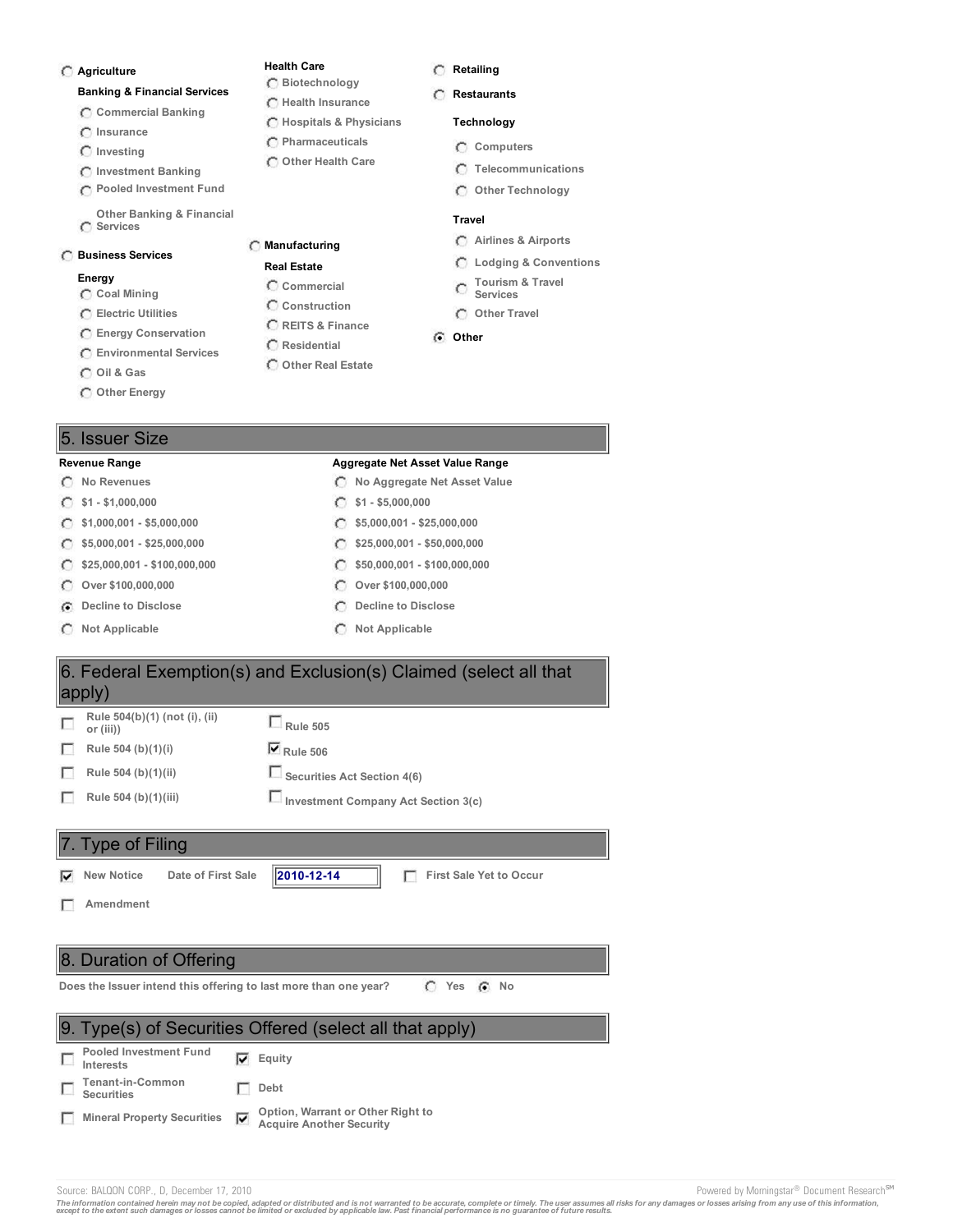| Security to be Acquired |  |  |  |  |
|-------------------------|--|--|--|--|
|-------------------------|--|--|--|--|

**Upon Exercise of Option, Other (describe)**

 $\overline{\blacktriangledown}$ **Warrant or Other Right to**

| <b>Acquire Security</b>                                                                                                                                                                                                                                                                                                                                                                                                                           |
|---------------------------------------------------------------------------------------------------------------------------------------------------------------------------------------------------------------------------------------------------------------------------------------------------------------------------------------------------------------------------------------------------------------------------------------------------|
| 10. Business Combination Transaction                                                                                                                                                                                                                                                                                                                                                                                                              |
| Is this offering being made in connection with a business<br>combination transaction, such as a merger, acquisition or<br>O<br>Yes $\left( \bullet \right)$<br>No<br>exchange offer?                                                                                                                                                                                                                                                              |
| <b>Clarification of Response (if Necessary)</b>                                                                                                                                                                                                                                                                                                                                                                                                   |
| 11. Minimum Investment                                                                                                                                                                                                                                                                                                                                                                                                                            |
| Minimum investment accepted from any<br>\$<br>$\ 0\ $<br><b>USD</b><br>outside investor                                                                                                                                                                                                                                                                                                                                                           |
| 12. Sales Compensation                                                                                                                                                                                                                                                                                                                                                                                                                            |
| Recipient<br><b>Recipient CRD Number</b><br>None<br>⊽                                                                                                                                                                                                                                                                                                                                                                                             |
| (Associated) Broker or Dealer<br>(Associated) Broker or Dealer<br>None<br>None<br>⊽<br>⊽<br><b>CRD Number</b>                                                                                                                                                                                                                                                                                                                                     |
| <b>Street Address 1</b><br><b>Street Address 2</b><br>∣⊏                                                                                                                                                                                                                                                                                                                                                                                          |
| City<br><b>State/Province/Country</b><br><b>ZIP/Postal Code</b>                                                                                                                                                                                                                                                                                                                                                                                   |
| <b>All States</b><br>State(s) of Solicitation<br>13. Offering and Sales Amounts                                                                                                                                                                                                                                                                                                                                                                   |
|                                                                                                                                                                                                                                                                                                                                                                                                                                                   |
| <b>Total Offering</b><br>5000000<br><b>USD</b><br>Indefinite<br>\$<br>Amount                                                                                                                                                                                                                                                                                                                                                                      |
| 5000000<br>USD<br>\$<br><b>Total Amount Sold</b>                                                                                                                                                                                                                                                                                                                                                                                                  |
| <b>Total Remaining to</b><br>\$<br>10<br>USD<br>Indefinite<br>be Sold                                                                                                                                                                                                                                                                                                                                                                             |
| <b>Clarification of Response (if Necessary)</b><br>1,375,000 shares of Common Stock and a warrant to                                                                                                                                                                                                                                                                                                                                              |
| purchase up to 1,500,000 shares of Common Stock                                                                                                                                                                                                                                                                                                                                                                                                   |
| 14. Investors                                                                                                                                                                                                                                                                                                                                                                                                                                     |
| Select if securities in the offering have been or may be sold to<br>persons who do not qualify as accredited investors,<br>Number of such non-accredited investors who already have<br>invested in the offering<br>Regardless of whether securities in the offering have been or may<br>l1<br>be sold to persons who do not qualify as accredited investors,<br>enter the total number of investors who already have invested in<br>the offering: |
| 15. Sales Commissions & Finders' Fees Expenses                                                                                                                                                                                                                                                                                                                                                                                                    |
| Provide separately the amounts of sales commissions and finders' fees expenses, if any. If the<br>amount of an expenditure is not known, provide an estimate and check the box next to the amount.                                                                                                                                                                                                                                                |
| Sales Commissions \$<br><b>USD</b><br>110<br><b>Estimate</b>                                                                                                                                                                                                                                                                                                                                                                                      |

Source: BALQON CORP., D, December 17, 2010<br>The information contained herein may not be copied, adapted or distributed and is not warranted to be accurate, complete or timely. The user assumes all risks for any damages or l